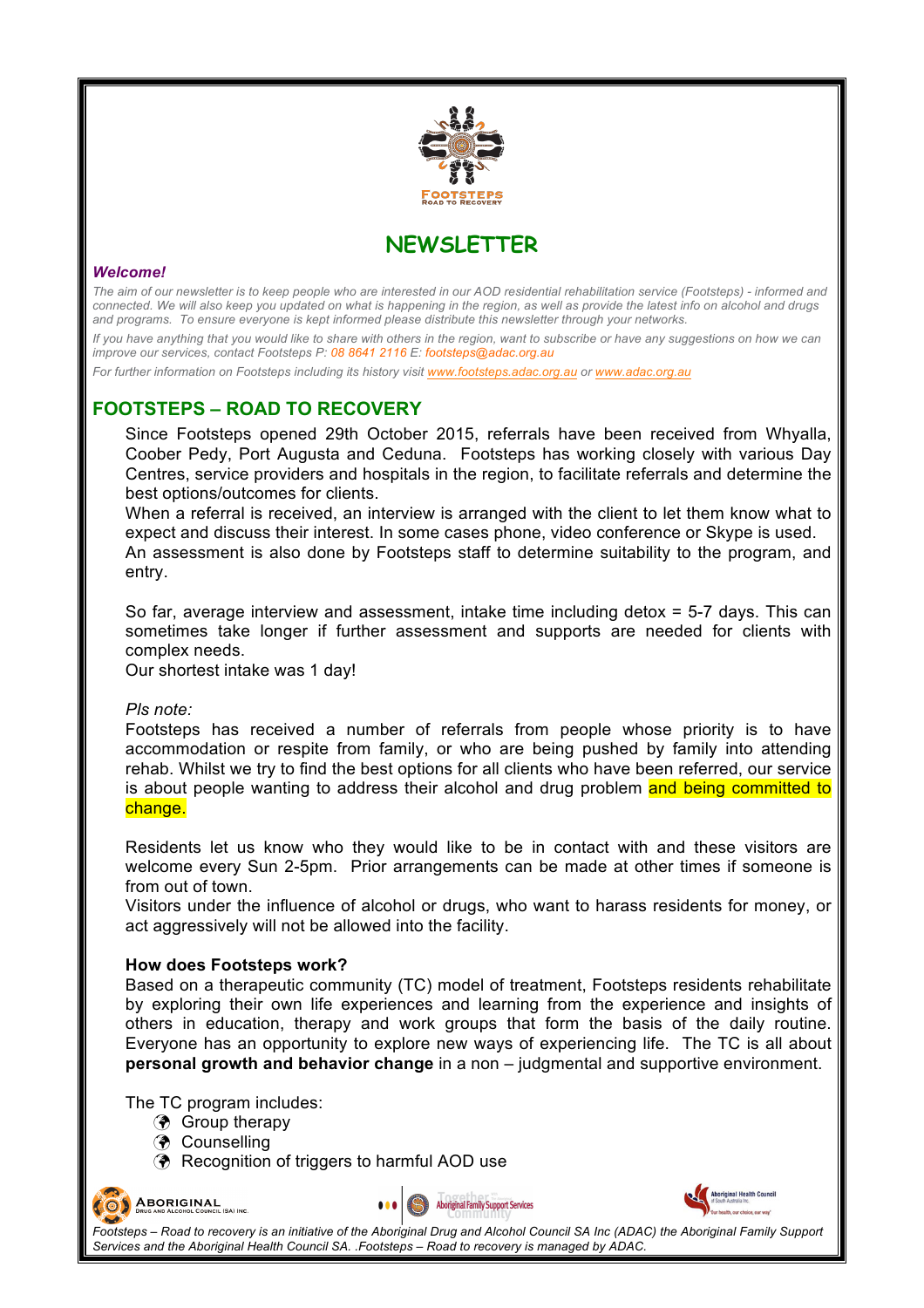- **3** Life skills development
- **3** Cultural and social activities
- **(?)** Development of supportive networks

With support from Footsteps staff and the therapeutic community, a person's individual progress is dependent on their commitment to change and taking responsibility.

### **On leaving**

We help residents to develop their own plan to maintain their recovery and prevent relapse, before they exit. Residents are connected to the one of our Centers and other key agencies for continued support once they are near completing the program.

#### **Successes**

We like to keep in touch through the Stepping Stones Day Centres and case workers how residents who have left the program, are going. It is pleasing to hear that some continue making positive changes in their life after exit. So far, half the residents in recovery have enrolled in adult literacy classes (for the first time in their lives). Footsteps staff provide daily support to residents to achieve their goals.

### **Vacancies**

AOD Outreach and Support Worker Ceduna, Port Augusta Stepping Stones Day Centres Manager – Footsteps – Road to recovery Port Augusta visit www.adac.org.au

## **COMMUNITY ENGAGEMENT**

The Yalata Football team will be visiting Footsteps  $12<sup>th</sup>$  April on their way to play in the Don McSweeney Cup in Adelaide. They are interested in viewing the facility and talking to residents so they can inform their community about the rehab.

Footsteps has been working with Common Ground Accommodation, TAFE and MADEC employment services on ways residents can be supported once they complete the program.

Footsteps and Stepping Stones Day Centre met with the local community at the Closing the Gap event at Gladstone Square in March. ADAC also talked to people at the Closing the Gap event in Adelaide about their services.

ADAC (Footsteps Stepping Stones Day Centre, Making Tacks team) has been invited to Yalata in May to discuss with the men and women – ways to address alcohol and drugs in their community.

Correctional Services recently paid a visit to Footsteps to learn more about Therapeutic Communities and how prisoners can be supported to rehabilitate.

Footsteps recently met with the Chief Magistrate to discuss alcohol and drug treatment options for clients with alcohol and drug problems.

# **WANT TO KNOW MORE?**

The following services are now ready to hear from you and assist with information about alcohol and drugs, treatment options and referrals.

## **Port Augusta**

Footsteps P: 08 86412116 E: footsteps@adac.org.au www.footsteps.adac.org.au **Port Augusta**  Stepping Stones Drug and Alcohol Day Centre P: 0448 561 204 E: marie@adac.org.au

**Ceduna**  Stepping Stones Drug and Alcohol Day **Centre** P: 08 8625 3530 E: kaila@adac.org.au







**Footsteps – Road to recovery is an initiative of the Aboriginal Drug and Alcohol Council SA Inc (ADAC) the Aboriginal Family Support <b>Footsteps – Road to recovery is an initiative of the Aboriginal Drug and Alcohol Counci** *Services and the Aboriginal Health Council SA. .Footsteps – Road to recovery is managed by ADAC.*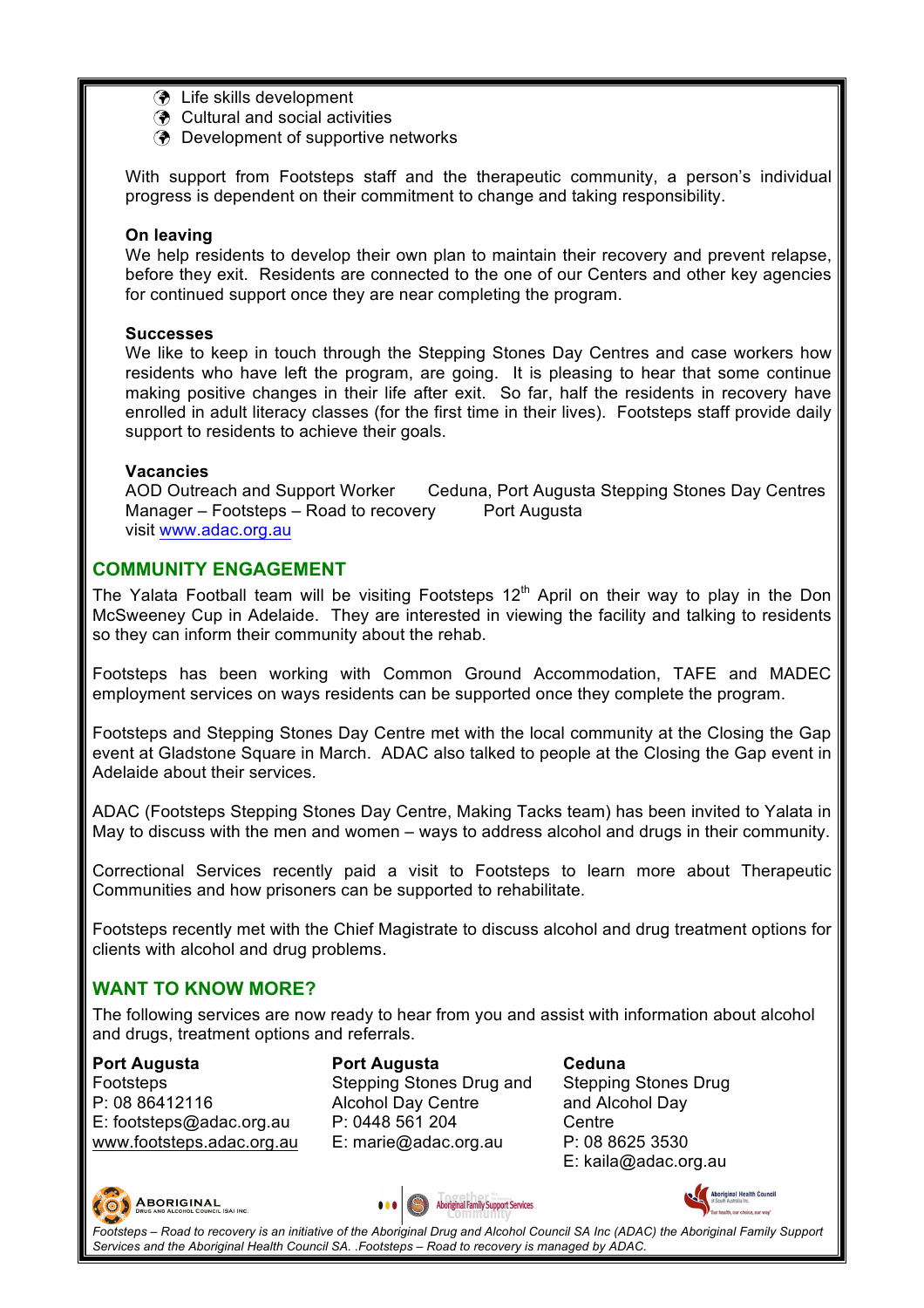## **Coober Pedy**

Umoona Tjutagku Health Service Aboriginal Corporation (Day Centre) P: 08 8672 3466 E: glaslett@uths.com.au

**Port Lincoln** Port Lincoln Aboriginal Health Service P: 08 8683 0162

## **Want to know more about psychostimulants?**

### **Psychostimulant Check-up Training Links**

Psychostimulant Check-up - Summary Form (PDF 120KB) (opens in a new window) Psychostimulant Check-up - Training Kit - Response Booklet (PDF 93KB) (opens in a new window) Psychostimulant Check-up Training Kit - Clinician Manual (PDF 108KB) (opens in a new window)

To obtain a copy of the demonstration DVD or for further information on these resources ring ADIS on 1300 13 1340

Quick Fix Link

https://www.sahealth.sa.gov.au/wps/wcm/connect/a86b4d0041783e3b9015ff67a94f09f9/Quic kfix+-

+Psychostimulant+Use+in+PH+Care+2008+updated+March+2015+DASSA.pdf?MOD= AJPERES&CACHEID=a86b4d0041783e3b9015ff67a94f09f9

# **EVENTS**

PHN Country SA are undertaking community consultation on mental health and AOD needs across the NW region April – June 2016, to determine where future mental health/AOD funding should go.

| (SP = service providers, 2-4pm C = community 7-9pm) |                        |
|-----------------------------------------------------|------------------------|
| (Port Lincoln Hotel)                                | 26 <sup>th</sup> April |
| (Ceduna Foreshore Hotel)                            | 28 <sup>th</sup> April |
| (Whyalla Quest)                                     | 3rd May                |
| (Roxby Downs Motor Inn)                             | 17 <sup>th</sup> May   |
| (Standpipe Golf Motor inn)                          | 19 <sup>th</sup> May   |
| (Commercial Hotel)                                  | 24 <sup>th</sup> May   |
| (John Pirie Motor Inn)                              | $26th$ May             |
|                                                     |                        |

ADAC is hosting the **4th National Indigenous Drug and Alcohol Conference** from **11 – 14 October 2016** at the Stamford Grand in Glenelg, SA.

The pre conference workshop topic is on Methamphetamine – a must for workers wanting to gain more knowledge and skills in dealing with this problem.

The conference is a valuable opportunity for all people working in the alcohol and drug field, to develop and update their skills, learn about new initiatives and research, and meet others in the field.

If you have a program or research you would like others to know about, a call for abstracts as well as registrations will take place in March.

Visit www.nidaconference.com.au for more information.

## **Would you like to contribute to this important event?**

Sponsorship, including the holding of a trade stall at the Conference is currently being sought. For further information on how you can support this event can be found at: www.nidaconference.com.au or contact the Conference Organiser, Denise Gilchrist on









**Footsteps – Road to recovery is an initiative of the Aboriginal Drug and Alcohol Council SA Inc (ADAC) the Aboriginal Family Support Problem and Connect Council SA Inc (ADAC) the Aboriginal Family Support <b>Problem and Alc** *Services and the Aboriginal Health Council SA. .Footsteps – Road to recovery is managed by ADAC.*